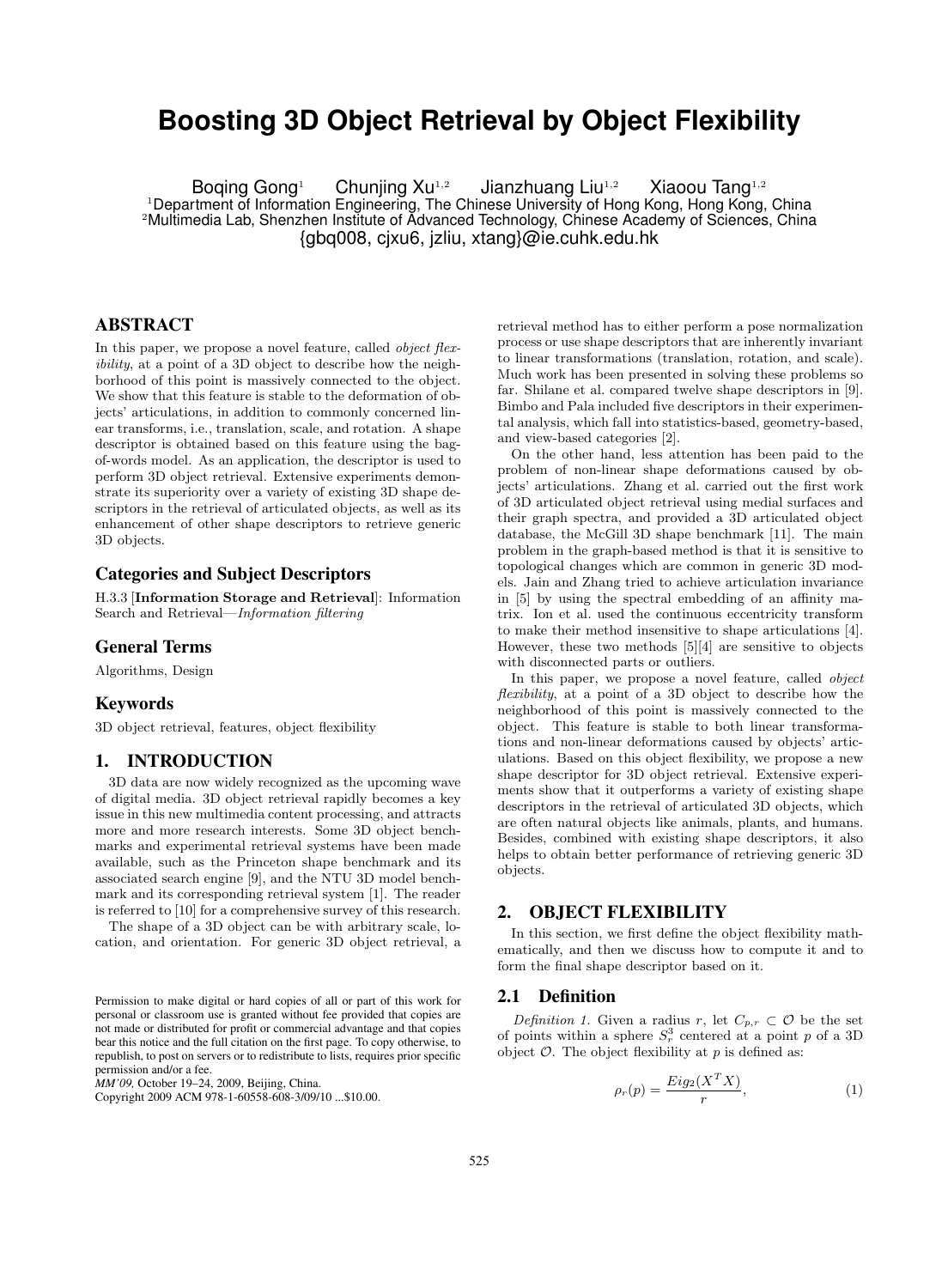

Figure 1: Illustration of the flexibility.



Figure 2: (a) A 3D model of an ant. (b) Sampled points of the ant. (c) The flexibility distribution on the ant.

where  $X$  is the data matrix consisting of the 3D coordinates of all the points in  $C_{p,r}$ , one point per row, and  $Eig_2(\cdot)$  is a function that returns the second largest eigenvalue of a square matrix.

Consider a small part enclosed by  $S_r^3$ , centered at a point p on the leg of an ant in Fig. 1. Suppose that the three dimensions denoted by  $d_1, d_2$ , and  $d_3$  are arranged as  $d_1 \geq d_2 \geq d_3$ according to the variance on each dimension. In the definition, we estimate the normalized variance in the direction  $d_2$ , which can be a potential measure about how the local part (a segment of the ant's leg) is massively connected to the object (the ant), or how easily that part of the object can be bent. The smaller  $\rho_r(p)$  is, the more tenuous that part is with more "bending ability".

Note that we do not use the variance in  $d_1$  because it tends to be constant for different parts of an object when  $r$ is fixed. We also discard the third eigenvalue since it may degenerate to zero when the points in  $C_{p,r}$  lie in a plane.

### 2.2 Computation of the Flexibility

Before computing the flexibility, we need to determine the radius  $r$  and the points of an object where their flexibilities are computed.

Since the flexibility describes local shape characteristics, we have to select enough points of a 3D model to obtain a complete shape description. For an object represented by voxels, we select all its surface points, each of which has less than 13 non-zero voxels among its 26 neighbor voxels. In our experiments, 590 surface points of a 3D model are left on average after filtering out inner points in the McGill database [11], where each model is represented by  $128<sup>3</sup>$  voxels. For an object represented by meshes in the Princeton shape benchmark [9], 2000 surface points are sampled using a scheme presented in [8] in the first round, and then 500 points are randomly selected from them. We use all the 2000 points to compute the flexibilities of the 500 points. One example



Figure 3: (a) Flexibility variance versus radius. (b) DCG versus size of the codebook.

of the sampled points from a mesh model is shown in Fig.  $2(b)$ .

Next, a proper radius  $r$  is determined for each selected point. It is easy to see that

$$
\lim_{r \to 0} \rho_r(p) = 0, \quad \lim_{r \to \infty} \rho_r(p) = 0,
$$
\n(2)

for  $p \in \mathcal{O}$ , which further result in

$$
\lim_{r \to 0} \eta(r) = 0, \quad \lim_{r \to \infty} \eta(r) = 0,\tag{3}
$$

where

$$
\eta(r) = Var_{p \in \mathcal{O}}(\rho_r(p)).\tag{4}
$$

Therefore, there exists a  $r^*$  such that the variance  $\eta(r^*)$  is maximized. The goal of maximizing  $\eta(r)$  is to obtain the richest descriptor on flexibility for a given 3D model.

Fig. 3(a) shows the flexibility variances  $\eta(r)$  versus different radii,  $0.1R_i, 0.2R_i, \cdots, 1.0R_i, 1 \le i \le 10$ , for 10 randomly selected objects (dashed lines), where  $R_i$  is the radius of the i-th 3D model defined as the average distance from all the surface points to the center of mass. The solid curve in Fig. 3(a) denotes the average variances of 100 randomly selected objects. This figure shows that the maxima of the curves mainly fall into a relatively small range of  $r$ , indicating that the discriminative ability of  $\rho_r(p)$  is insensitive to the choice of  $r$ . In practice, one can compute the flexibility of a point p using some  $r \in [0.2R, 0.4R]$ . Fig. 2(c) shows the flexibility distribution of an ant computed using  $r = 0.3R$ . Alternatively, we can define a more elaborate measure to explore the flexibility characteristic thoroughly by using a series of radii to form a flexibility vector at a point. We discuss it in the next section.

# 2.3 A Flexibility Descriptor

Let  $\mathbf{r} = [r_1, r_2, \cdots, r_K]^T$ ,  $r_1 < r_2 < \cdots < r_K$ , denote the radii of a series of concentric spheres centered at some point p. A flexibility vector  $\rho_{r}(p)$  at p is then obtained by

$$
\rho_{\mathbf{r}}(p) = [\rho_{r_1}(p), \rho_{r_2}(p), \cdots, \rho_{r_K}(p)]^T.
$$
 (5)

Note that a 3D model generates a number of flexibility vectors and two models usually have different numbers of such vectors. To organize these vectors into a global shape descriptor, the bag-of-words model [3] is adopted here. We use the k-means algorithm to cluster the flexibility vectors from half of the objects in a database to N clusters, the centers of which compose a codebook  $\{c_1, c_2, \cdots, c_N\}$ . Each flexibility vector is then represented by a codeword  $c_i$  if it is closest to  $c_i$ , and a 3D model is described by a histogram over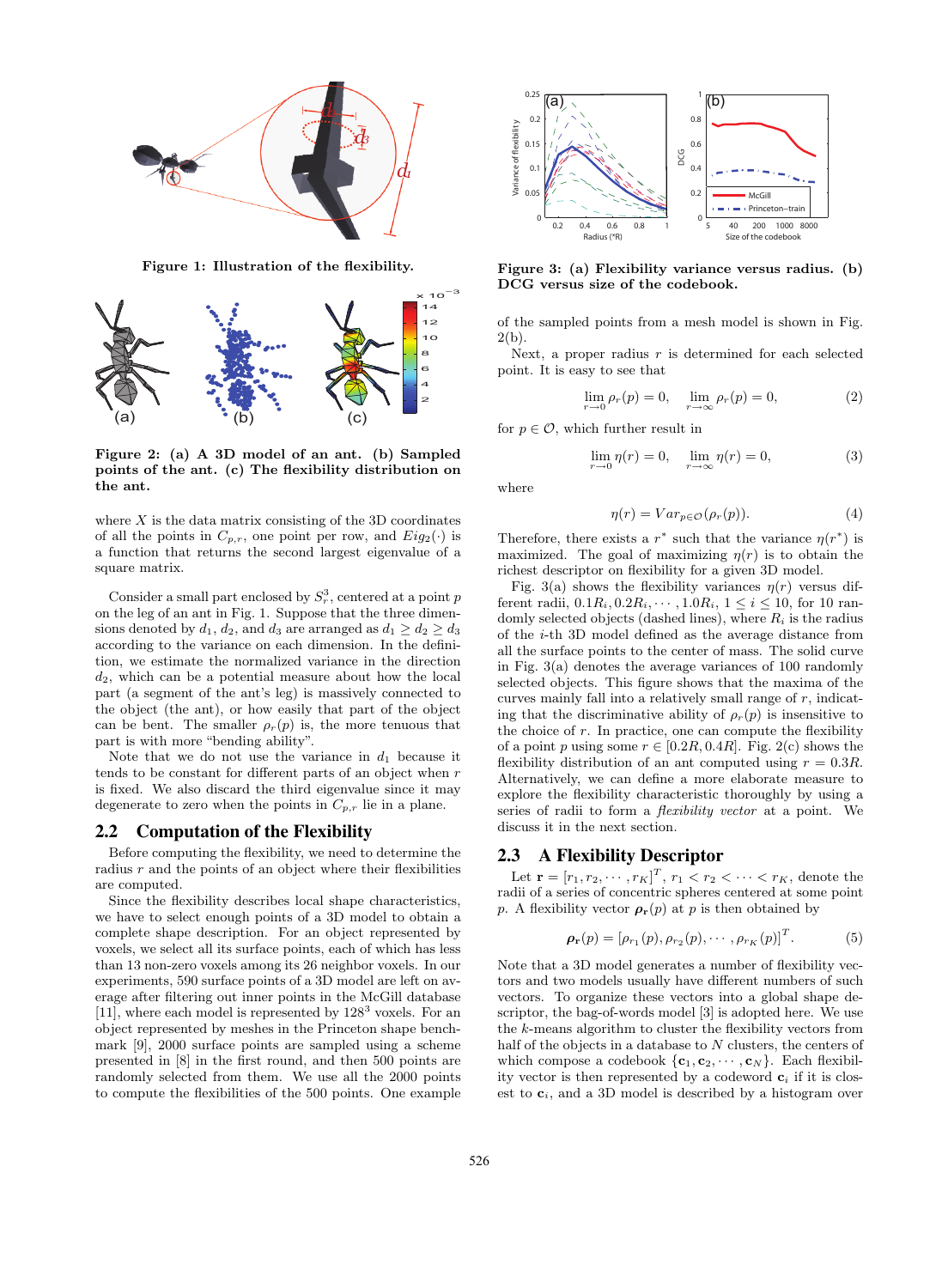${c_1, c_2, \cdots, c_N}$  obtained by counting the codewords representing all the flexibility vectors of the 3D model. Finally, the object flexibility descriptor is formed by normalizing the histogram.

To measure the dissimilarity between two flexibility descriptors  $P$  and  $Q$ , we use the symmetric Kullback–Leibler divergence defined as

$$
dis_{Fl}(P||Q) = D_{KL}(P||Q) + D_{KL}(Q||P),
$$
 (6)

where

$$
D_{KL}(P||Q) = \sum_{i=1}^{N} P(i) \log \frac{P(i)}{Q(i)}.
$$
 (7)

With this descriptor, we can conduct 3D object retrieval by computing the dissimilarities between a query and every object in a database. Using every object as the query in the McGill database [11] and the Princeton training set [9], Fig. 3(b) shows the average retrieval performance (evaluated by the discounted cumulative gain (DCG) [9]) of the flexibility descriptor. We can see that DCG remains consistent in quite a wide range of the size of the codebook. We choose  $N = 10$ for the McGill benchmark and  $N = 60$  for the Princeton benchmark in our experiments.

#### 2.4 Enhancing Existing Methods

The flexibility descriptor performs very well in retrieving articulated 3D objects (see Section 3). In addition, it can enhance existing shape descriptors when combined with them to retrieve generic 3D objects. A majority of existing shape descriptors represent a 3D shape without explicit geometric meanings, while the flexibility descriptor measures a particular geometric characteristic, the flexibility. So a more complete shape description of a 3D model can be obtained by combining it with other descriptors.

A natural way to combine two shape dissimilarity measures is

$$
dis = \alpha \cdot dis_{Fl}^{'} + (1 - \alpha) \cdot dis_{Other}', \qquad (8)
$$

where  $dis'_{Fl}$  is a normalized version of  $dis_{Fl}$  defined in (6) such that it is in [0, 1],  $dis'_{Other}$  is some other dissimilarity measure, also normalized into [0, 1], and  $\alpha$  is a weighting factor to balance the two measures with  $0 \leq \alpha \leq 1$ .

## 3. EXPERIMENTS

Three groups of experiments are carried out in this paper, each with emphasis upon different requirements for a shape descriptor. In these experiments, we compare our flexibility descriptor (FD) with four other shape descriptors, the source codes or executable programs of which have been provided by the authors. They are the statistics-based shape distribution D2 [8] and one of its extended descriptors, the mutual absolute-angle distance histogram (AAD) [7], the geometrybased spherical harmonic descriptor (SHD) [6], and the viewbased light field descriptor (LFD) [1]. The retrieval results are quantified using the Princeton shape benchmark (PSB) evaluation tools of first tier (FT), second tier (ST), e-measure (EM), discounted cumulative gain (DCG), and the precision-recall plot [9].

The first group of experiments is designed to measure the robustness of the shape descriptors to nonlinear shape transformations caused by objects' articulations, with the McGill articulated shape database. This database consists of 255

Table 1: Retrieval performance of different shape descriptors for retrieving 3D articulated objects.

|           | FD    | LFD   |                         | SHD AAD                 | D2 |
|-----------|-------|-------|-------------------------|-------------------------|----|
| FT.       | 0.560 |       | 0.508 0.478 0.439 0.419 |                         |    |
| <b>ST</b> | 0.720 | 0.697 | 0.641                   | 0.624 0.605             |    |
| EМ        | 0.530 | 0.497 |                         | $0.464$ $0.433$ $0.414$ |    |
| DCG-      | 0.844 | 0.831 | 0.804                   | 0.768 0.764             |    |



Figure 4: Precision-recall plots of different shape descriptors for retrieving 3D articulated objects.

models in 10 classes. Every model is used as the query. Table 1 shows the average retrieval results of the five descriptors evaluated by FT, ST, EM, and DCG. Fig. 4 is the precision-recall plots of the five descriptors. We can see that our FD outperforms the other descriptors.

In the second group of experiments, we use the whole McGill shape benchmark (MSB) which includes the 255 articulated objects used in the previous experiments and the other 200 objects with few or no articulations. Our FD itself does not perform very well in retrieving such generic objects. However, significant improvements can be achieved when it is combined with other descriptors using (8) ( $\alpha = 0.5$ ) is chosen here). Fig. 5 shows the retrieval results of LFD, SHD, AAD, and D2 with and without our FD combined, evaluated by FT, ST, EM, and DCG. With the improved performance, all the four shape descriptors are enhanced by our FD under different evaluations. The improvements are due to the fact that the four shape descriptors describe 3D models from a general viewpoint only, without considering particular geometry properties, but the fusion of them with our FD provides a more complete description.

The reader may wonder if the combination of two of the previous descriptors can also give similar or even better results than the combination of our FD with one of the previous. Since LFD works best among the previous four descriptors in our experiments as well as in [9] and [2], we use it as the baseline and combine each of the other descriptors with it. The retrieval results are given in Fig. 6(a), which are the precision-improvement-recall plots obtained from the precision-recall plots by subtracting the precision of LFD from the precisions of the four combinations. Fig. 6(a) indicates that our FD with LFD not only outperforms the other combinations, but also has improvement over the original LFD in a wide range of the recall.

The third group of experiments is conducted on the Princeton shape benchmark (PSB) training set [9], which contains 907 models in 90 classes. The majority of the models are rigid, man-made objects without much requirements for a shape descriptor to be articulation invariant. Even though it seems that the articulation invariant property of our FD is not necessary in such a case, it is still able to enhance